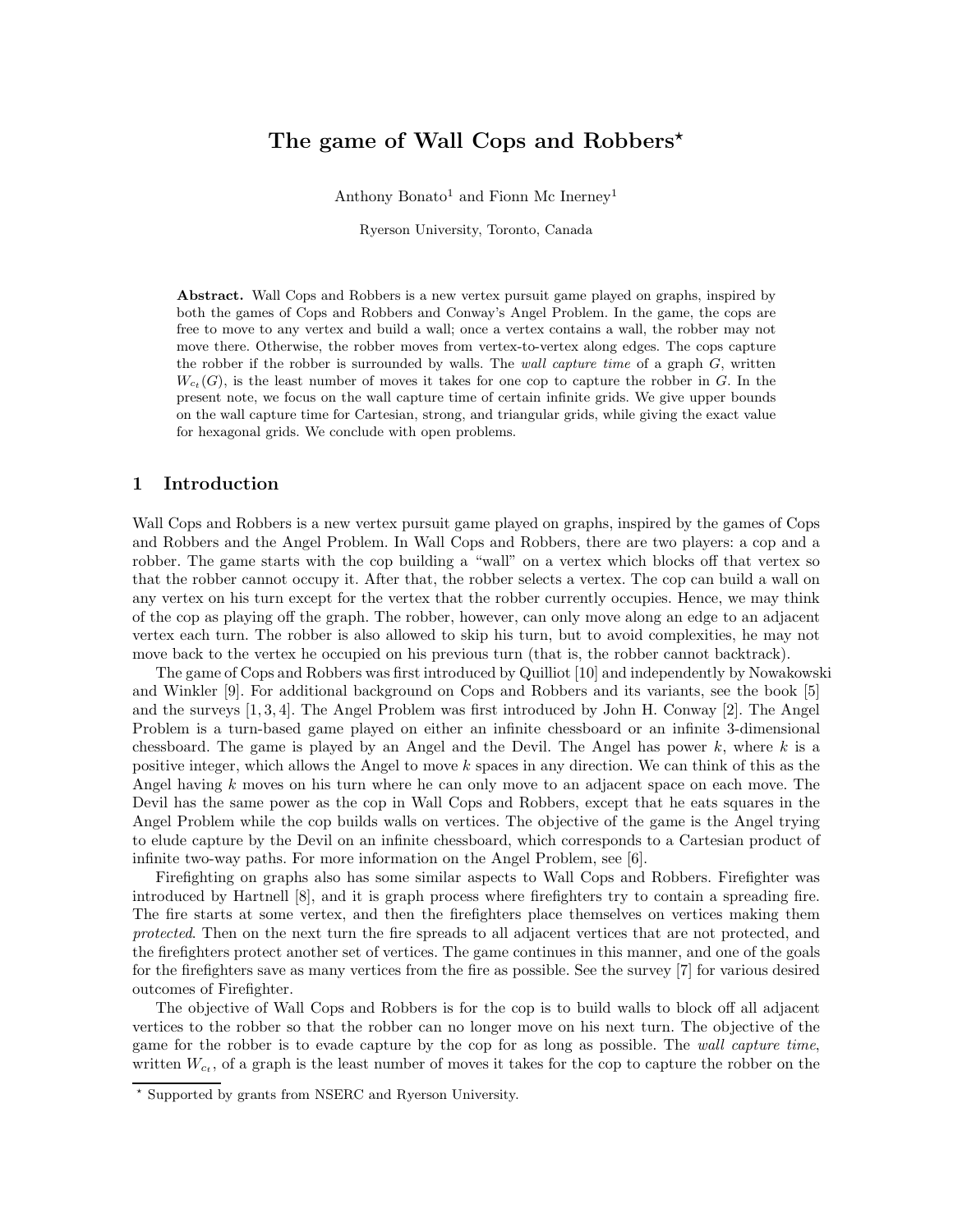given graph given that the cop and robber have both played their best strategies. Note that Wall Cops and Robbers is equivalent to the Angel problem, where the Angel has power  $k = 1$  (although Angels can backtrack).

For an elementary example, consider the game played on the graph G in Figure 1. We label the vertices 1, 2, 3, 4, 5, and 6 as in Figure 1 and the cop builds a wall on vertex 3. If the robber chooses 1 or 2, then he will be stuck in the left triangle and will lose on the next turn. Any of the vertices in the right triangle would be a good choice for the robber, so he chooses 5. The cop builds a wall on 4. The robber can either move to 6 or skip his turn and remain at 5; since both give the same result of him losing next turn, let us say he moves to 6. The cop builds a wall on 5 and captures the robber as he can no longer move. Since it takes exactly three moves for the cop to capture the robber with both sides playing at their best, we have that  $W_{c_t}(G) = 3$ .



Fig. 1. A labelled graph  $G$ .

## 2 Grids

Given our limited space, we confine our discussion of the wall capture time to infinite grids and tilings of the plane in two dimensions. We study the wall capture time of infinite hexagonal grids, infinite Cartesian grids, infinite triangular grids, and infinite strong grids. Lastly, we study the wall capture time of n-layered infinite Cartesian grids which are certain subgraphs of three dimensional grids.

The infinite hexagonal grid, written  $H_{\infty}$ , is a tiling of the plane by hexagons with vertices represented as vertices of the hexagons. We have the following result, whose proof is omitted for space considerations.

#### **Theorem 1.**  $W_{c_t}(H_\infty) = 8$ .

An infinite Cartesian grid, written  $P_{\infty} \Box P_{\infty}$ , is the Cartesian product of two infinite, two-way paths. A trap is two walls made by cops on a Cartesian grid such that they share the same  $x$  or  $y$  coordinate but not both, and are distance two apart. The vertex in between these two walls will be called the middle vertex. It is called a trap since if the robber moves onto the middle vertex, then the cop will close the trap by moving to the open vertex that is adjacent to the middle vertex that the robber did not just come from in the last move. The robber cannot move back to his previous vertex by the rules of the game, and then the cop will capture him by playing adjacent to him. Thus, moving into a trap guarantees that the robber will be captured in exactly two turns.

The proof of the following theorem, while elementary, involves the careful analysis of cases using traps and so is omitted here.

**Theorem 2.**  $W_{c_t}(P_{\infty} \Box P_{\infty}) \leq 14$ .

We next turn to the infinite triangular grid, written  $\Delta_{\infty}$ , which is a tiling of the plane by triangles with vertices represented as vertices of the triangles. We sketch the proof of this result below.

**Theorem 3.**  $W_{c_t}(\Delta_{\infty}) \leq 138$ .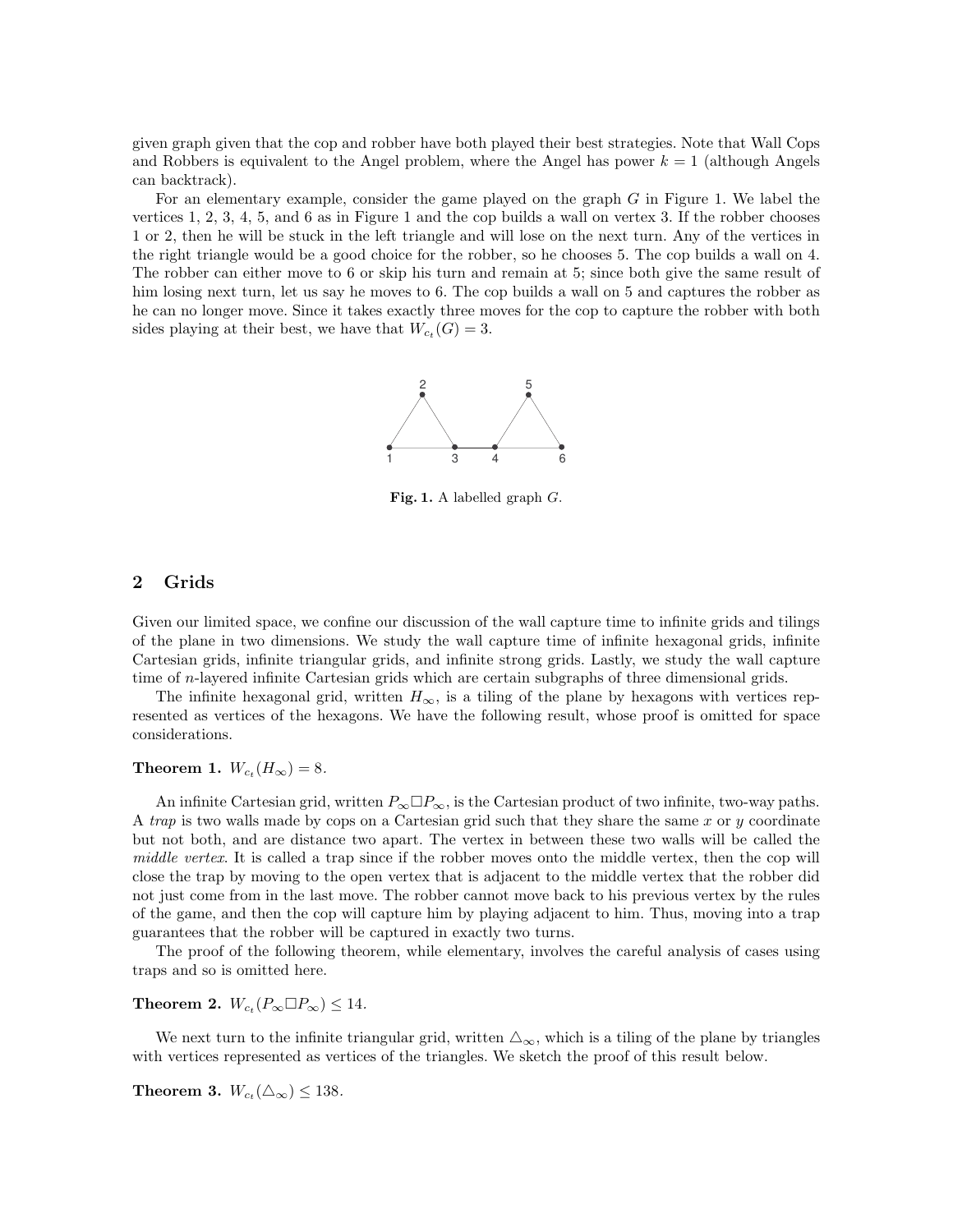

Fig. 2. The two possible traps the cop can build. The two walls of the trap are in black and the middle vertex is in grey.

Proof. The cop will first trap the robber in a hexagon with lengths of sides 3, 21, 21, 21, 21, and 3. The cop will build the hexagon, taking the robber's vertex as the centre of this hexagon so that he is distance 11 from each of its walls. The robber will not move backwards or skip his turn while the hexagon is being built as this will allow the cop to build a smaller hexagon and thus, use fewer moves to capture the robber. We will describe the corners of the hexagon as follows: TLC, TRC, LC, RC, BLC, BRC with T standing for top, B standing for bottom, R standing for right, L standing for left, and C standing for corner. The first 9 moves for the cop are as follows:

- 1. The first move of the cop is wasted as we are playing on an infinite grid, so the robber will just play so far away from the first cop that the wall he builds will be useless.
- 2. The cop plays one up and right of the LC.
- 3. The cop plays one down and right of the LC.
- 4. The cop plays one up and left of the RC.
- 5. The cop plays one down and left of the RC.
- 6. The cop plays on the TLC.
- 7. The cop plays on the TRC.
- 8. The cop plays on the BLC.
- 9. The cop plays on the BRC.

The robber must have moved towards one of the sides of the hexagon in these first 9 moves. If he moved up, then the cop's  $10^{th}$  move is to play on the vertex two down and left of the TRC. If he moved down, then the cop's  $10^{th}$  move is to play on the vertex two up and right of the BLC. If the robber went straight left or right without any diagonal movements then the cop would not have had to play there so the robber would not move like that. Otherwise, the cop could build a smaller hexagon. Then we know that the robber will move either up or down towards the TLC or TRC or the BLC or BRC. Now the robber is distance two away from a side (only one) and it is the cop's turn and thus, the cop can stop him getting on the sides of the hexagon.

As the robber runs along the sides of the hexagon, the cop will gain a move on the robber at the LC and RC due to the walls that were built at the start. The cop will use these two extra moves to build a wall on the vertex in between the TLC and TRC and a wall on the vertex in between the BLC and BRC in the order that the robber will approach these vertices.

The robber may be able to move toward the centre of the hexagon after most of the sides have been built by the cop in order to gain some extra moves. It is difficult to know exactly when this may happen and in which exact direction the robber would move at the start of the game and at this point in the game. Therefore, we will assume that the cop will build the entire hexagon even if the robber moves toward the centre of the hexagon early. Thus, the robber will force the cop to build a wall inside the hexagon on his  $10^{th}$  move as described above. We will assume also that the robber can be anywhere inside this hexagon after it is built. The robber will be in the centre of the hexagon as if he is near any of the sides, it will allow the cop to use those sides to trap him in a smaller subgraph in this next phase.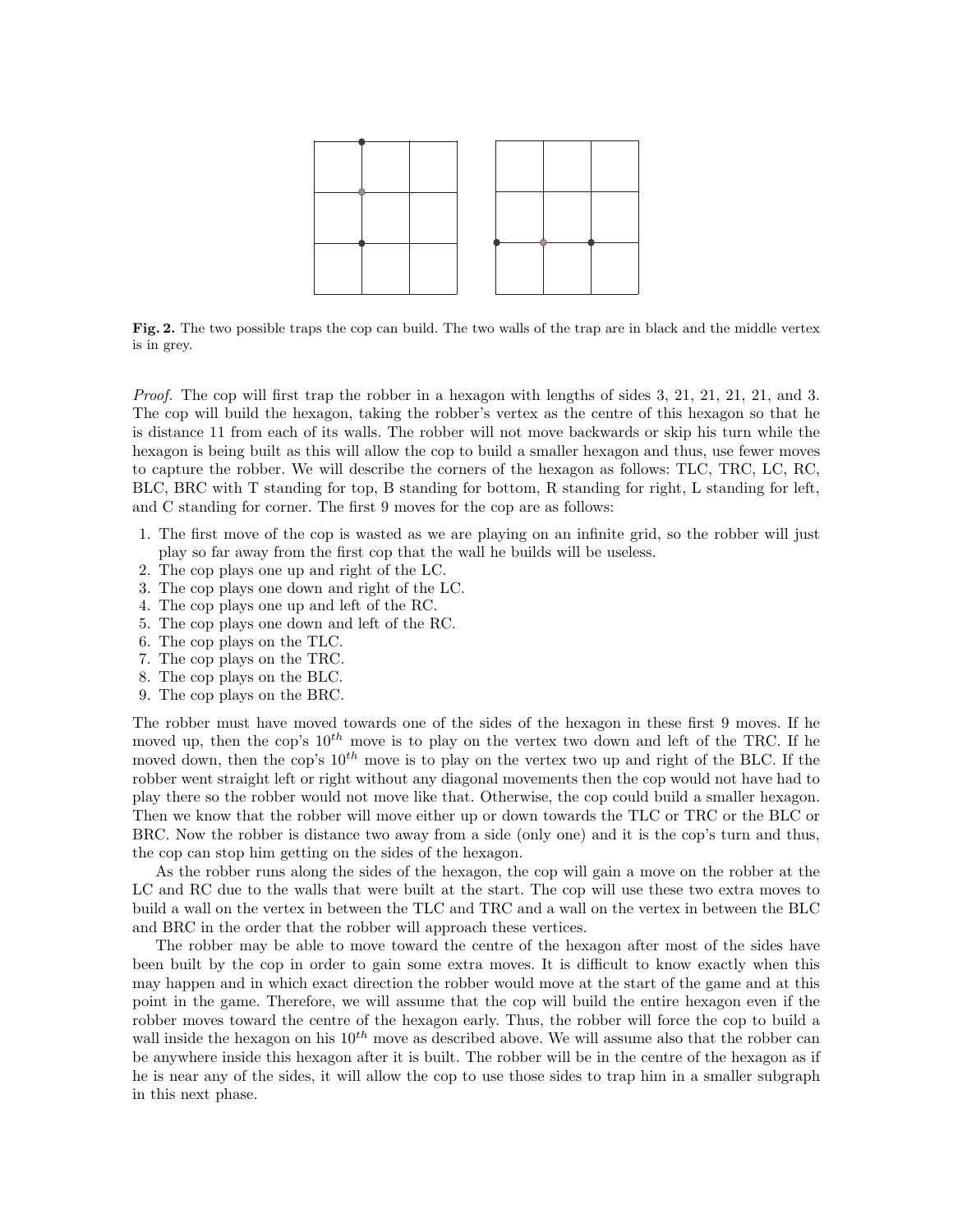

Fig. 3. The first 10 moves of the cop shown as black vertices, with the first move not shown as it is far away from the hexagon.

The cop will then confine the robber to a parallelogram with diagonals of length 23 and the other two sides of length five. We will assume, without loss of generality, that the diagonals go from the top left side of the hexagon to the bottom right side of the hexagon. Since both the top left side and bottom right side of the hexagon are distance 11 from the centre, the diagonal between them is of length 23. The two diagonals of length 23 will be built distance five apart. One will be built distance two from the robber on his left and the other will be built distance three from the robber on his right. This guarantees that the robber is always at least distance two away from either diagonal with it being the cop's turn. The first wall built on these diagonals will be built on the left one since it is only distance two away from the robber. Thus, the robber will never be able to occupy a vertex on either diagonal or leave the parallelogram. The two sides of length five are already built as they are part of the sides of the hexagon. Once this parallelogram is completely built, we will assume that the robber is in the best position possible. Therefore, he will be in the centre of this parallelogram.

The cop will then be building two sides parallel to the sides of the hexagon of length three to trap the robber in a  $5 \times 4$  parallelogram. The first of these two sides will be built distance one away from the robber, down and to his right, since it is possible to stop him bypassing the side as there are only three open vertices to cover. Thus, the cop will play adjacent to the robber on this side he will be building as seen in Figure 4. The robber can move so that the side must actually be built as parallel to the sides of the parallelogram of length five. This does not matter as in either case the cop will trap the robber in a  $5 \times 4$  parallelogram. From here, the other side will be built distance two away from the robber's starting position in the parallelogram on the opposite side of the first side built and parallel to the first side built. Now the robber is trapped in a  $5 \times 4$  parallelogram. The robber will move back to the vertex he started on after the large parallelogram's sides were built. The cop will capture the robber in at most four moves inside this small parallelogram, no matter where the robber moves inside it as there are only six open vertices and the cop can cut out one of two vertices that are distance three apart.

Now we will sum up all the moves of the cop. The cop took one wasted move at the start. He then takes  $21 \times 4 + 3 + 3 + 1 - 6 = 85$  moves (subtract six for counting six vertices twice) to build the sides of the hexagon and a wall on the vertex on his  $10^{th}$  move. Followed by 42 moves to build the two diagonals of length 23 of the large parallelogram. Six moves to complete the sides of the  $5 \times 4$ parallelogram. Then, four moves to capture the robber inside the  $5 \times 4$  parallelogram. Thus, it took the cop  $1 + 85 + 42 + 6 + 4 = 138$  moves to capture the robber. □

The infinite strong grid, written  $P_{\infty} \boxtimes P_{\infty}$ , is the strong product of two infinite, two-way paths. We will be labelling the vertices using Cartesian coordinates. We rely on the following fact from [2]. Note that in the Angel Problem, the Angel (that is robber in our case), unlike in Wall Cops and Robbers, is allowed to move to a vertex he occupied in the previous turn. However, such moves will only lengthen the play of the game. Hence, bounds on the length of the Angel Problem will also be bounds on the wall capture time played on the infinite strong grid.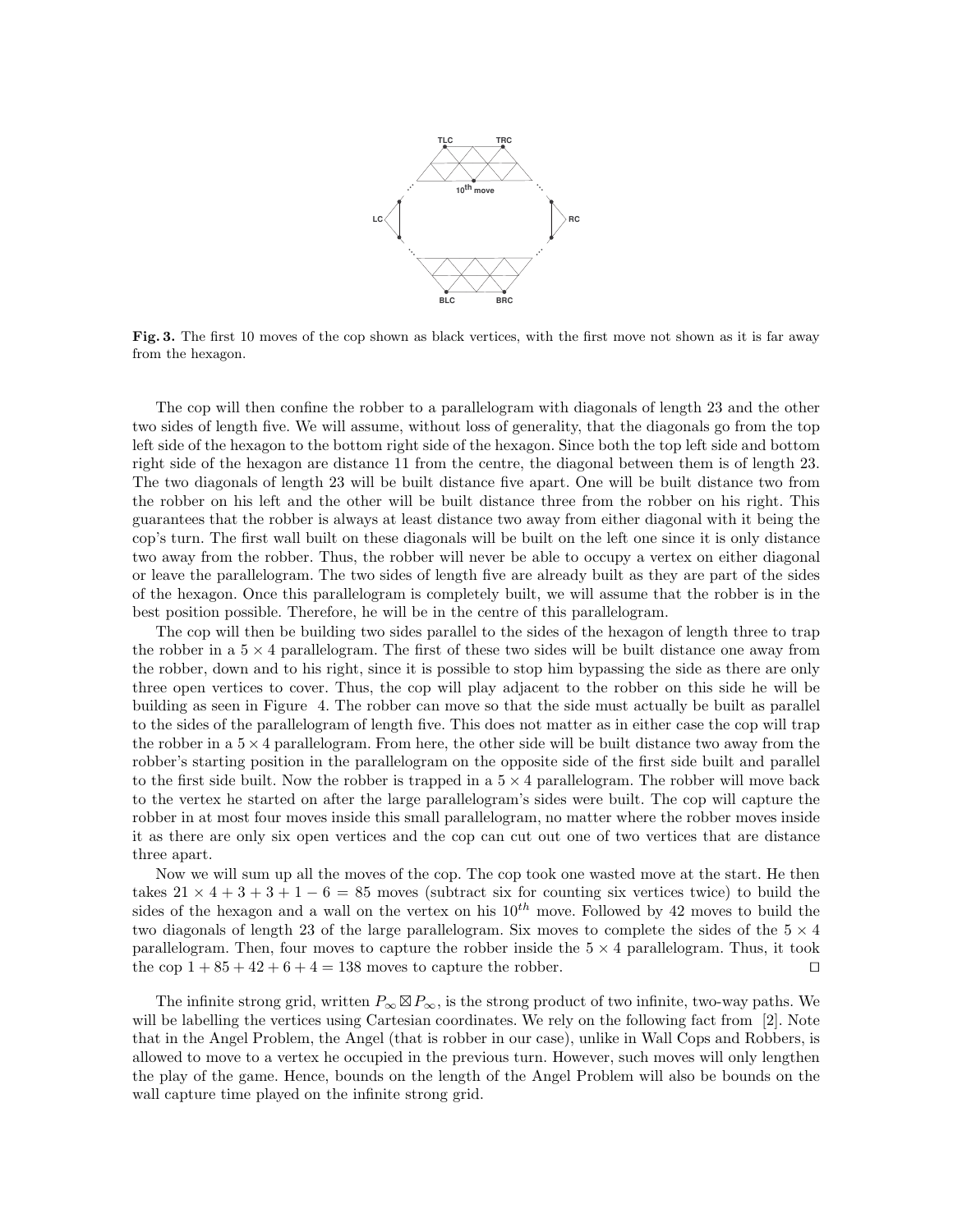

Fig. 4. The parallelogram.

**Lemma 1** ([2]). On the infinite strong grid, the cop can confine the robber to a  $35 \times 35$  box by building three walls in each corner on his first 12 moves. The cop can confine the robber from there as he can always stop the robber reaching a side of this box if the robber is distance five from a side and it is the cop's turn.

We now turn to the main result of this section.

Theorem 4.  $W_{c_t}(P_{\infty} \boxtimes P_{\infty}) \leq 246$ .

Proof. Without loss of generality, we will assume that after the cop plays his first turn, that the robber will place himself sufficiently far away that this first wall will play no part in capturing the robber. Thus, we will count this move only at the end in the total number of moves but will not count it in our ordered turns for the cop below. The cop's plan is to capture the robber in a  $35 \times 32$  box first and then capture the robber inside that box. The robber's best strategy has to be to move in one direction such as up or right, and or diagonally up and right so as to make it difficult for the cop to trap him. Otherwise, as moving back in the opposite direction while this box is being set up will just waste the robber's turn and possibly allow the cop to build a smaller box to contain the robber. If the robber skips his turn several times, then it will allow the cop to either encroach the sides of the box or if they are already built, then it will allow the cop to encroach the vertical or horizontal walls that enclose the robber after that. Therefore, it is not a good idea for the robber to skip his turn until he knows he will be captured and there are few turns remaining because even doing it once will allow the cop to be one turn ahead of the robber which may also result in fewer moves needed.

The cop will start by building the corners of a  $35 \times 35$  box as in Lemma 1 and once a few moves have been made it will be clear what direction, if any, the robber has chosen to move in which will allow the cop to encroach one of the sides in three steps making it a  $35 \times 32$  box (or encroach two of the sides in for a total of three steps, also making it a  $35 \times 32$  box). The box must start as a  $35 \times 35$ box since the cop requires 12 moves before the robber can be at a distance of five moves from any side, thus, making it necessary that the robber start at a distance of 17 moves from any side which a  $35 \times 35$  box ensures.

We will assume that the robber is moving diagonally opposite of the corner in which the cop first plays as this makes it most difficult for the cop since he will not be able to encroach the sides of the box further in than just three steps. If the robber moves in any other fashion at the beginning, then the same strategy can be used by the cop. It will be shown that the robber cannot escape the box if he is at a distance of five moves from any side of the box, there have been three walls built in each corner of the box, and it is the cop's turn as in Lemma 1.

Let T,B,L,R,C represent top, bottom, left, right, and corner, respectively, of the  $35 \times 35$  box. The way the moves of the cop will be described should be interpreted as follows: two up from the BLC means that the bottom left corner is  $(0,0)$  and two up from that would be  $(0,2)$ . We will play the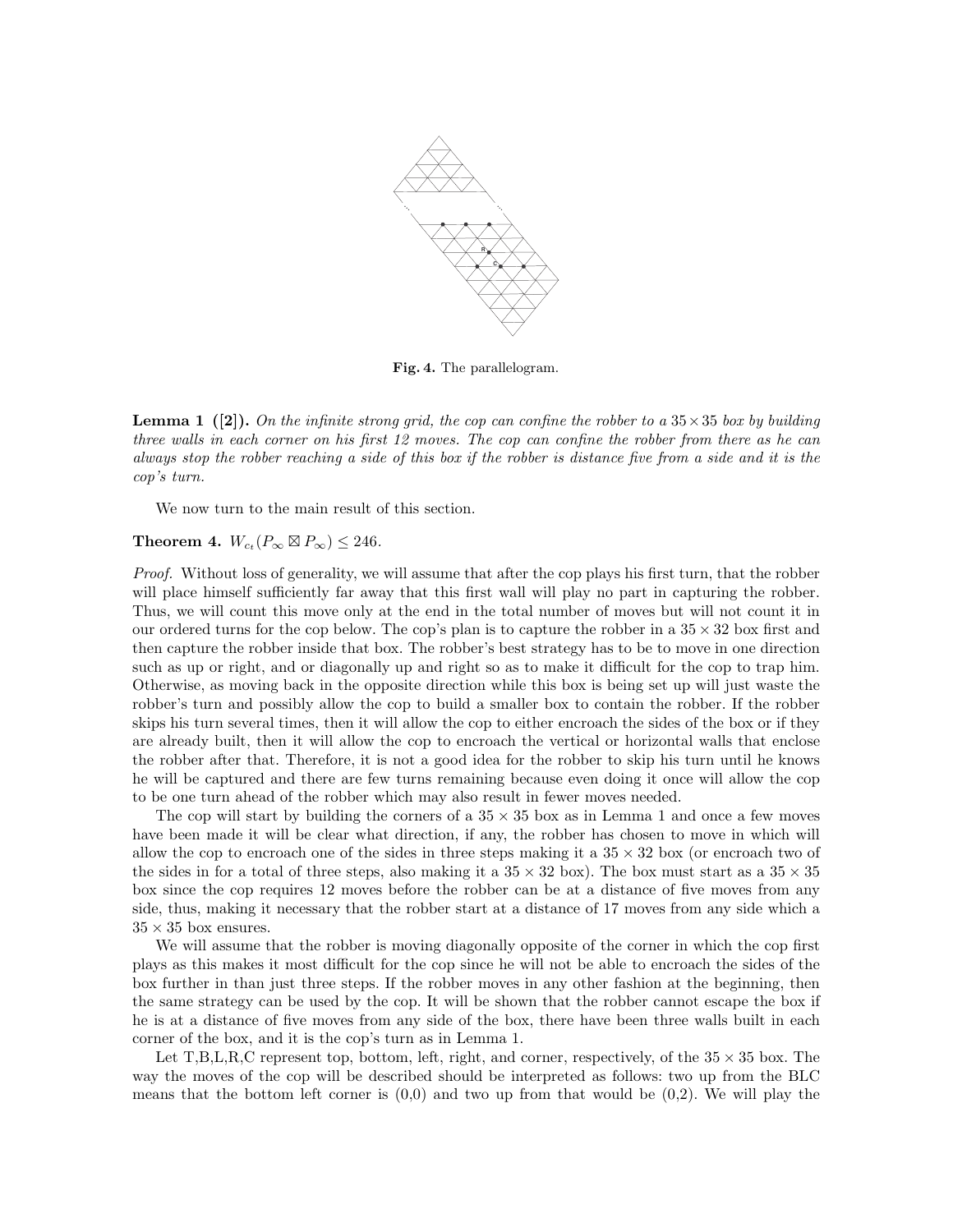first cop in the BLC and thus, we assume the robber is always moving diagonally toward the TRC but of course the strategy of the cop can be easily modified for the robber moving diagonally toward any corner. The robber by moving in the opposite direction of the second cop stops the cop from encroaching one or two of the sides by more than a total of three steps.

- 1. The cop plays four up from the BLC.
- 2. The cop plays two down from the TRC.
- 3. The cop plays one right of the TLC.
- 4. The cop plays two right of the TLC.
- 5. The cop plays four right of the TLC.
- 6. The cop plays one down from the TRC.
- 7. The cop plays four down from the TRC.
- 8. It is now clear that the robber is moving to the TRC and thus, the cop can encroach the bottom side of the box in three steps to make it a 35x32 box by playing five up from the BLC.
- 9. The cop plays seven up from the BLC.
- 10. The cop plays three up and one left of the BRC.
- 11. The cop plays three up and two left of the BRC.
- 12. The cop plays three up and four left of the BRC.

Now the next move the robber makes will bring him to within five moves of one or two sides. In the present case, the robber has moved to the TRC. If the robber moves up in any direction, then the cop's next move is to play on the side of the box directly above the robber. If the robber moves diagonally down and to the right or directly to the right then the cop's next move is to play on the side of the box directly to the right of the robber. From there in either case, we have the scenario where it is the robber's turn and he is distance five away from a side with a wall on the side directly in his path if he were to go straight at the side. We know that the cop can block the robber along this side now no matter which move he makes by Lemma 1 and Figure 5 below. With three walls built in each of the corners, the robber cannot run forever and must turn at the corners. We will assume the cop builds the entire box and that the robber can be anywhere inside that box afterwards. Therefore, it takes  $35 + 35 + 30 + 30 = 130$  moves to build the walls of the box.

| a 3 2 b 1 c<br>Ħ٩<br>R1         | 3 2a, b1 c<br>nin<br>R <sub>1</sub> | 3с<br>2a<br>b<br>Ħз<br>c<br>R1   |
|---------------------------------|-------------------------------------|----------------------------------|
| a 3 2 b 1 c<br>$n -$<br>۔<br>R1 | 2a,b1 c 3<br>駝<br>R                 | 2a,b1 c 3<br>۰нэ<br>$\sim$<br>R1 |

Fig. 5. The cop's strategy to stop robber reaching a side from a distance of five moves. In each of the figures, a, b, and c represent the fourth wall the cop would build if the robber moved diagonally up and to the left or straight up or diagonally up and to the right, respectively.

We assume the robber is in the centre of the  $35 \times 32$  box. The cop will now confine the robber to  $a$  32  $\times$  12 box. The two sides of length 12 have already been built as they are part of the sides of the  $35 \times 32$  box. The cop will build the two sides of length 32 that are distance 11 from each other. The robber can only ever be distance five from either of these two sides but not both. This ensures the cop can stop the robber reaching either of these sides. It is difficult to know exactly what the best position the robber can attain while still making the cop complete the  $32 \times 12$  box. Thus, we will say that once that box is completely built, we will let the robber be in the middle of this smaller box as that is best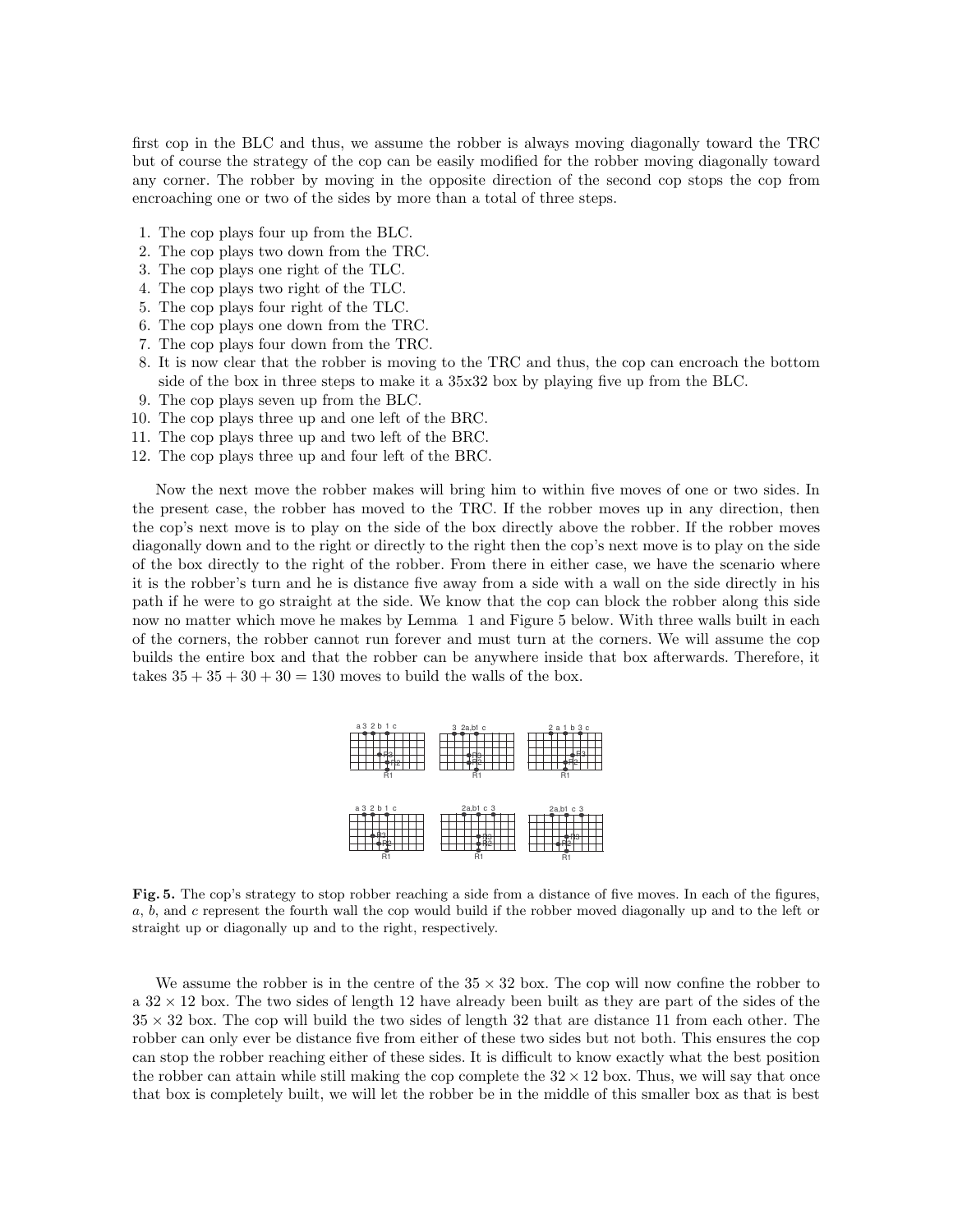for him with the knowledge of the cop's strategy. Therefore, up to this point including the first move for the cop, there have been 131 moves for building the box and the first move and 60 moves for the two sides of length 32 in the smaller box for a total of 191 moves.

The robber is in the middle of the  $32 \times 12$  box with the sides of this area completely covered with walls. The cop will now confine the robber to a  $12 \times 12$  box. Two of the sides of length 12 have already been built as they are part of the sides of the  $32 \times 12$  box. The cop will then build the other two sides distance 11 from each other with the robber directly in the middle so that he cannot be distance five from both of them at the same time. These two sides take 20 moves in total to build. Thus, the number of moves is now at 211.

We will again assume the robber to be anywhere in this new box which is  $12 \times 12$  with the sides of this area completely covered with walls. The cop's strategy is to build a  $6 \times 6$  box directly in the middle of the  $12 \times 12$  box. This  $6 \times 6$  box takes 20 moves to build. Now the robber can be inside the  $6 \times 6$  box or outside it or he could have been on one of the vertices of the sides of the  $6 \times 6$  box. Let these be cases A through C, respectively.

#### **Case A:** The robber is inside the  $6 \times 6$  box.

The cop builds a  $4 \times 4$  cross such that the intersection of the cross occurs in one of the middle vertices. The cop will build his first wall on the intersection vertex and it is guaranteed to be open as there are four possible intersection vertices in the  $6 \times 6$  box. If the robber allows the cross to be built which means not being on one of those vertices while the cop needed to build a wall there, then he will be captured in at most three moves after that as a  $2 \times 2$  area is the largest compartment left. This would total 10 moves for capturing him in the  $6 \times 6$  box. If the robber occupies one of the vertices of the cross the cop needs to build a wall on, then the robber would occupy one of the vertices that is adjacent to the  $2 \times 2$  compartment that will be left open. But then the cop just builds a wall adjacent to the robber in this  $2 \times 2$  compartment. No matter what the robber does now, he will be captured in at most 10 moves. Therefore, Case A results in 10 moves.

**Case B:** The robber is outside the  $6 \times 6$  box.

Since all the sides are symmetric we will consider the robber to be in the bottom  $12 \times 3$  part of the  $12 \times 12$  box. Then the cop can build two vertical walls or one horizontal and one vertical wall distance two and three away from the robber to confine him to a  $7 \times 4$  box. We can say that it will take a maximum of 8 moves for the cop to capture the robber in that  $7 \times 4$  area since there are only 10 open vertices in it as the cop can choose the two open vertices after the 8 moves such that they will not be adjacent. Therefore, Case B results in at most 12 moves.

**Case C:** The robber is on one of the vertices of one of the sides of the  $6 \times 6$  box after all the other vertices of the sides of this box have a wall built on them.

If the robber is not on one of the corners of this  $6 \times 6$  box, then the cop will build a wall on the outside of the  $6 \times 6$  box on the adjacent vertex that is closest to a corner. The cop will keep playing adjacent to the robber on the outside of the  $6 \times 6$  box until he cannot anymore or the robber moves. If the robber moves inside the  $6 \times 6$  box then he will be captured in 10 moves by Case A. If he moves outside of the  $6 \times 6$  box then he will be captured in 12 moves by Case B but the walls being built while he is on one of the sides of the box count towards these 12 moves. Therefore, if the robber does not occupy a corner vertex of the  $6 \times 6$  box, then he will be captured in at most 13 moves by skipping his turn until he cannot move outside of the  $6 \times 6$  box at which point he will move into the  $6 \times 6$  box. This is due to there being exactly three adjacent vertices outside of the  $6 \times 6$  box. Note that the move where the cop builds the wall to complete the  $6 \times 6$  box was already counted before.

If the robber is on one of the corners of the  $6 \times 6$  box then there are five adjacent vertices outside of the  $6 \times 6$  box. The cop will build a wall on each of these vertices and once he has done so the robber will move into the  $6 \times 6$  box for the same reasons as above. This results in 15 moves for the cop. Therefore, Case C results in at most 15 moves.